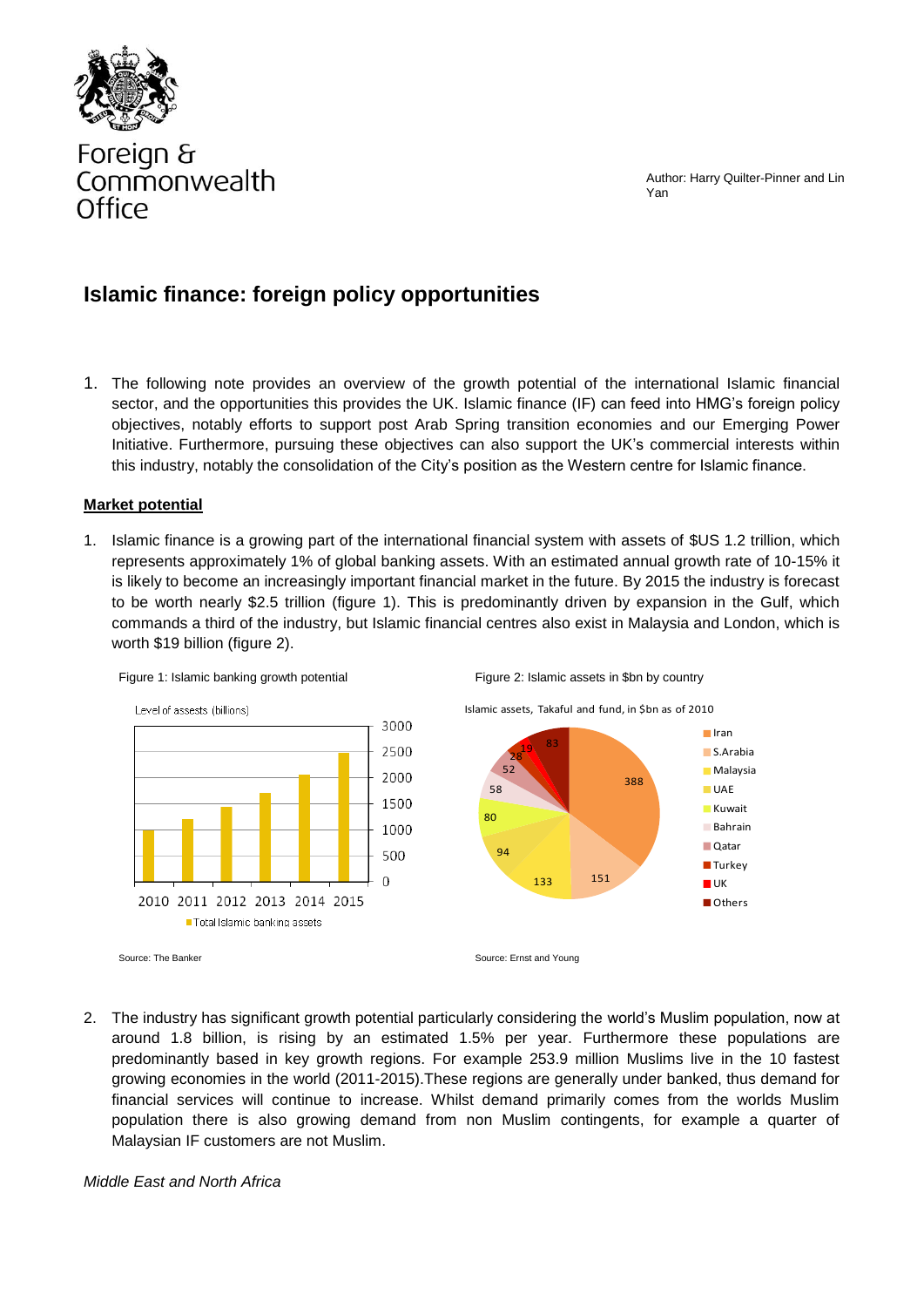3. The Islamic financial market has not yet developed to the same extent in North Africa as it has in the GCC (figure 3). The Arab Spring and election of Islamist governments could drive expansion of IF in this region

as grass roots demand for IF increases. Since the uprisings there has been a push to legalise or incentivise IF in these markets. For example Morocco plans to allow its first Islamic bank to open in 2013. Likewise Libya and Oman have both approved laws to allow Islamic banking into the market. These three countries had no Islamic banking assets in 2010 but by 2015 Ernst and Young estimate they will have \$10bn, \$5bn and \$8bn respectively which, whilst still small, represents significant growth. They also estimate the industry will grow 1192% in Algeria, by 395% in Egypt and 220% (from a significantly larger base) in Saudi Arabia by 2015.



Figure 3: Estimated Islamic banking assets 2015 (\$bn)

Source: Ernst and Young

#### *Asia*

**.** 

4. There is also growth potential in Asia. Malaysia is already the Asian Islamic financial centre, with about \$133bn of Islamic assets and is continuing to grow. The key catalyst for this growth is tax exemptions on infant Islamic banks and products with a strong regulatory system. Whilst Malaysia aims to consolidate its market leader position, Indonesia is beginning to reduce barriers to IF. The Deputy Governor of the Indonesian central bank estimated that Islamic banking could make up over 15% of banking assets in the country within 10 years, something supported by research from Standard and Poor.

#### **UK opportunity: Foreign Policy**

#### *Middle East and Northern Africa*

- 5. IF provides a significant opportunity to support transition countries following the Arab Spring. These countries face a number of economic challenges including the lack of adequate banking coverage and access to credit which reduces private sector growth. For example World Bank analysis suggests that only 18% of adults in the Middle East and North Africa (MENA) have a formal account, the lowest account penetration in the world. Inclusive financial systems serve a vital purpose, offering savings, credit, payment, and risk management products, without which small enterprises must rely on their limited earnings to pursue promising growth opportunities. This can contribute to persistent income inequality and slower economic growth. Evidence of this is provided by the World Economic Forum's Global Competitiveness report which finds that seven out of the eight Arab Spring countries highlight access to finance as one of the most significant barriers to business growth. It will be vital for the region to implement policies to overcome this barrier.
- 6. Religious reasons for not having a formal account are most commonly cited in the MENA. Islamic law prohibits the payment or receipt of interest, financial speculation, and investment in socially detrimental activities. It also stresses the importance of profit and loss sharing and ensuring that financial transactions are underpinned by a tangible underlying asset. Developing financial products compatible with religious beliefs could potentially increase the share of adults with a formal account by up to 10 percentage points in the MENA<sup>1</sup>. This would further enhance economic development in the region. Since the Arab Spring, there has been increased populace demand for IF products, which incoming Islamist

<sup>&</sup>lt;sup>1</sup> Source: Demirguc-Kunt & Klapper (2012) Measuring Financial Inclusion: the Global Findex database, World Bank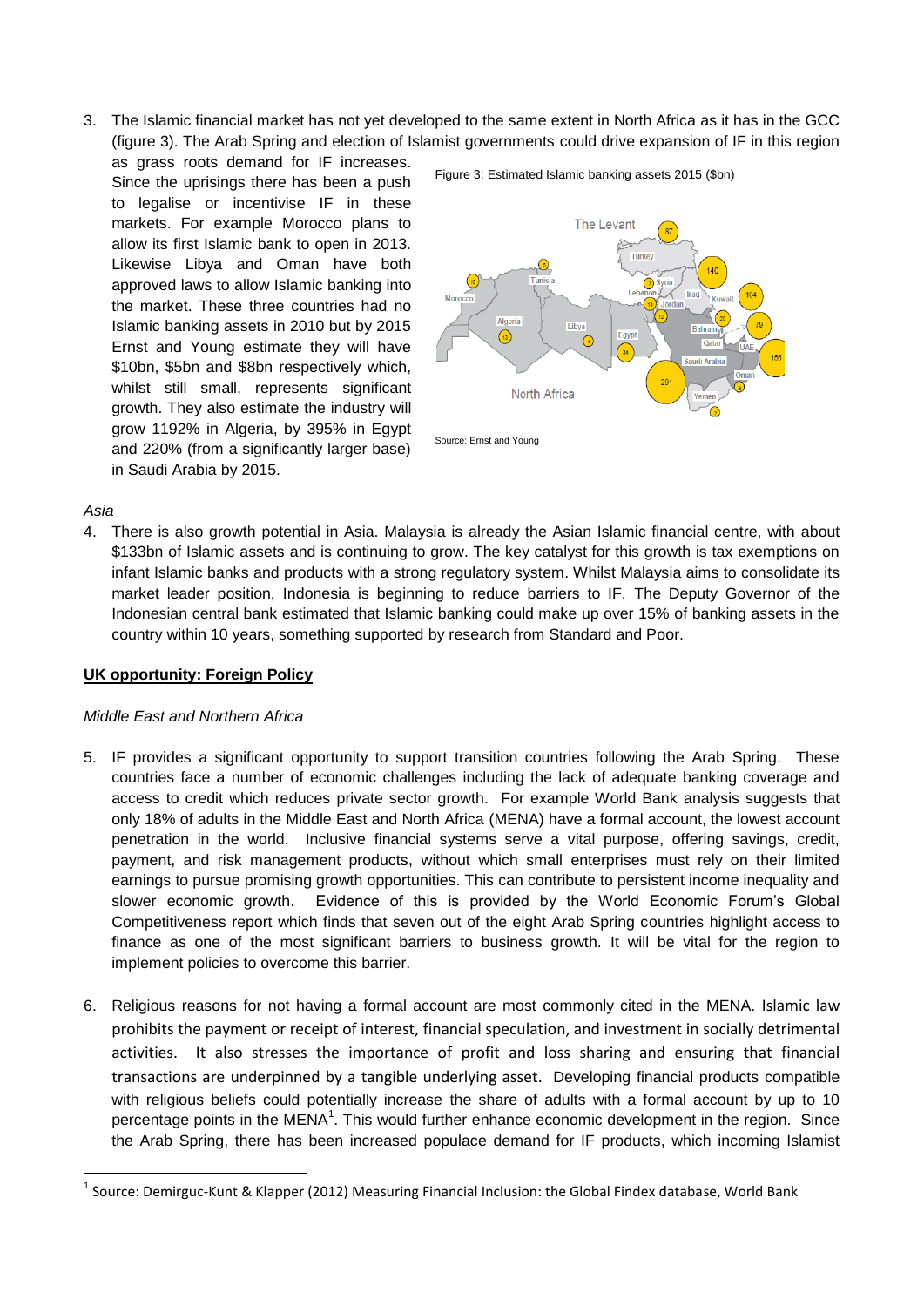governments are keen to support. This stance complements our commercial objectives, the UK is in a good position to respond and provide the services and expertise to support the development of this sector.

*Asia*

7. Malaysia and Indonesia are key Islamic financial markets now and in the future. Increasing links with these markets could help achieve the UK's commercial and foreign policy aims. Further research, possibly led by the South East Asia economist, is needed to understand what the opportunity for IF in the region is, and what Malaysia and Indonesia may want from the UK. One possible avenue which could be investigated is the overlap between IF and our Emerging Powers initiative.

### **UK opportunity: Commercial**

- 8. Britain has the largest Islamic banking sector outside the Middle East and Asia boasting 22 Shariah compliant banks or banks with Islamic windows, 12 more than the next largest Western industry (USA). We have a good platform from which to consolidate our position as the Western Islamic financial centre, however we must not become complacent in a rapidly moving field. The main commercial opportunities for the UK, as highlighted by UKTI and HMT, include:
	- Exporting our expertise. The UK has a wealth of experience in services such as insurance, accounting, tax, regulation, product innovation, Islamic financial education as well as legal advice, as noted by UKTI's work in this area. For example, the UK boasts nearly 30 law firms operating substantial IF departments from London and has more than 10 universities and business schools offering qualifications in IF. There is significant demand for these services internationally, which has yet to be seriously rivalled by any other European financial centre.
	- Importing foreign investment*.* IF is starting to play a crucial role in infrastructure development in the UK. For example the US\$2.4 billion ijara<sup>2</sup> financing to redevelop the Chelsea Barracks represents the biggest Shariah-compliant real estate projects in the UK. The Shard was also primarily financed by Sharia compliant investment products. Gulf sovereign wealth funds could provide a continued source of investment in the UK, including property investment in healthcare, education and social housing sectors. We should continue to ensure that the UK is well positioned to encourage this investment

#### **Possible areas of future activity:**

- 9. Undertake research into the exact channels through which IF can contribute to HMG policy objectives in each region; e.g. Asia, North Africa and the Gulf countries. This research could put forward recommendations on the specific policies needed to support these goals.
- 10. Continue to integrate the UK industry with the international Islamic financial sector, as well as showcasing UK expertise. This could be achieved through hosting the World Islamic Economic Forum in 2013, Ministerial visits with representative business delegation and Embassy engagements.
- 11. Analyse how we can better accommodate and reduce barriers to IF investment to support HMG's overarching aim to enable greater levels of investment in UK infrastructure.

**.** 

<sup>&</sup>lt;sup>2</sup>See annex for definition